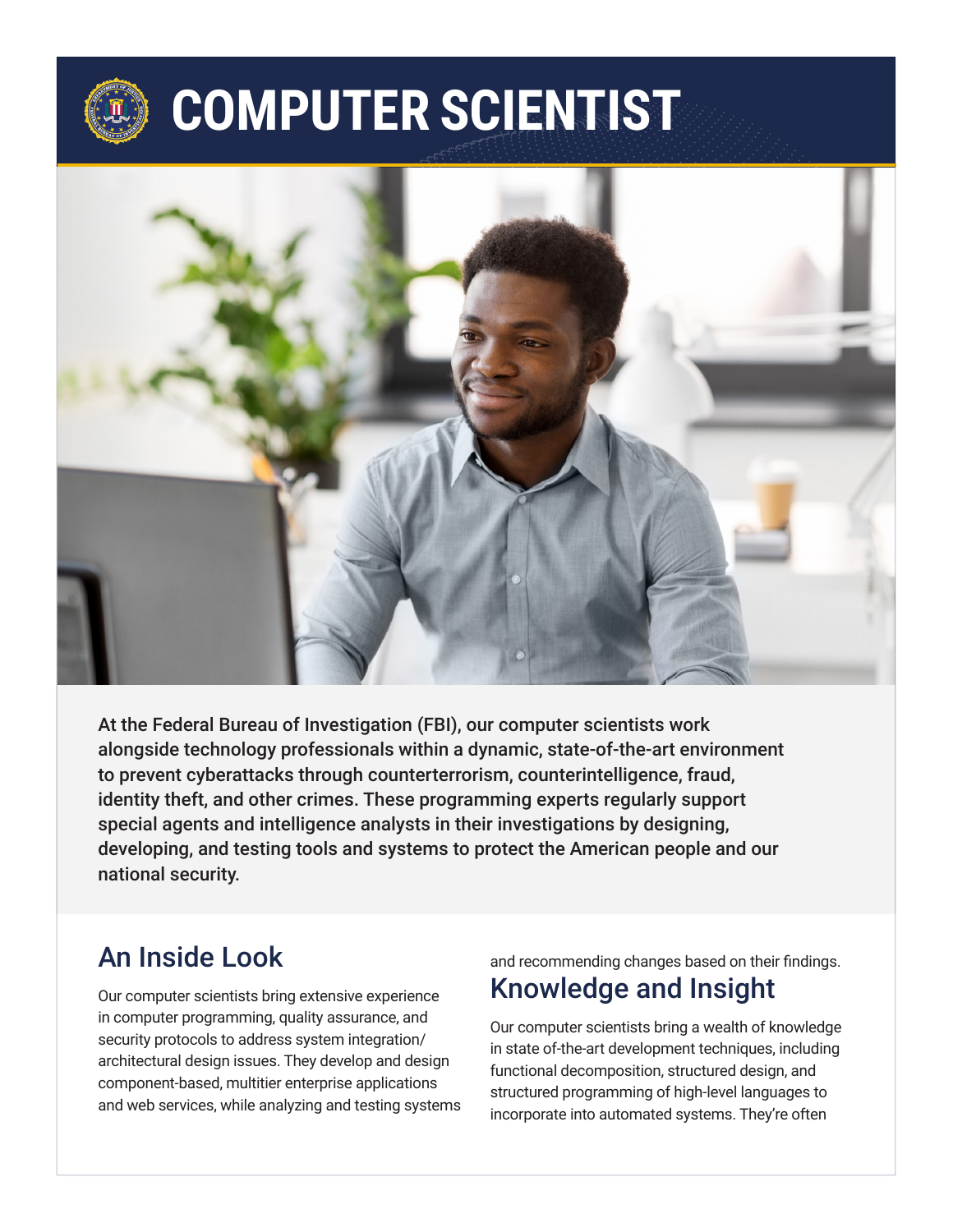responsible for researching, developing, testing, and evaluating new software systems; leading Design Review Board meetings to ensure overall integration and synthesis of applications, systems, and databases; conducting required analyses for database and data directory designs; applying both theoretical and application-oriented computer science methodologies; and formulating strategy



# **COMPUTER SCIENTIST—CYBER**

FBI cyber computer scientists take on more investigative roles in their work. They may:

- Identify problems and provide guidance on improvements to established networks.
- Investigate difficult and unresolved problems involving highly complex network and telecommunications equipment software.
- Apply or adapt new theories, concepts, principles, standards, methods, or practices.
- Develop system modifications.
- Maintain and administer microcomputer operating systems.
- Oversee the implementation of new system hardware and software and monitoring the ongoing operation of a complex network environment.
- Resolve difficult and complicated problems related to microcomputer equipment, software, and configurations.

for integrating U.S. government and FBI mission functions.

## All Systems Go

A typical day for a computer scientist may entail performing advanced computer system and network procurement, installation, administration, and security implementation; troubleshooting and modifying existing cyber tools and methods to identify, preserve, and analyze digital evidence; and providing technical assistance in conducting interviews, searches, and other investigative and operational activity.

Given the evolving and increasingly sophisticated threats to our national security, our computer scientists often coordinate with private-sector agencies and other FBI divisions to lead in the resolution of technical and other relevant issues. Computer scientists serve as subject matter experts and testify in court when needed. Remaining current with major new advances in cybersecurity and technology is key, as computer scientists are frequently called to provide guidance, explain tools and methods, and address technological advances and practices on a national level.

## Relentless Problem Solvers

Because our work is constantly changing and expanding to meet new challenges imposed by rapid advances in technology, terrorism, and intelligence threats, computer scientists serve on the front line of defense, contributing their valuable knowledge and expertise in researching and developing:\*

- Algorithms
- Computational Tools
- Databases
- Data Structures
- Enterprise Architectures
- Experimental Design
- Network Security
- Programming
- Software Engineering

\*Note: Computer scientist activities may vary by location.